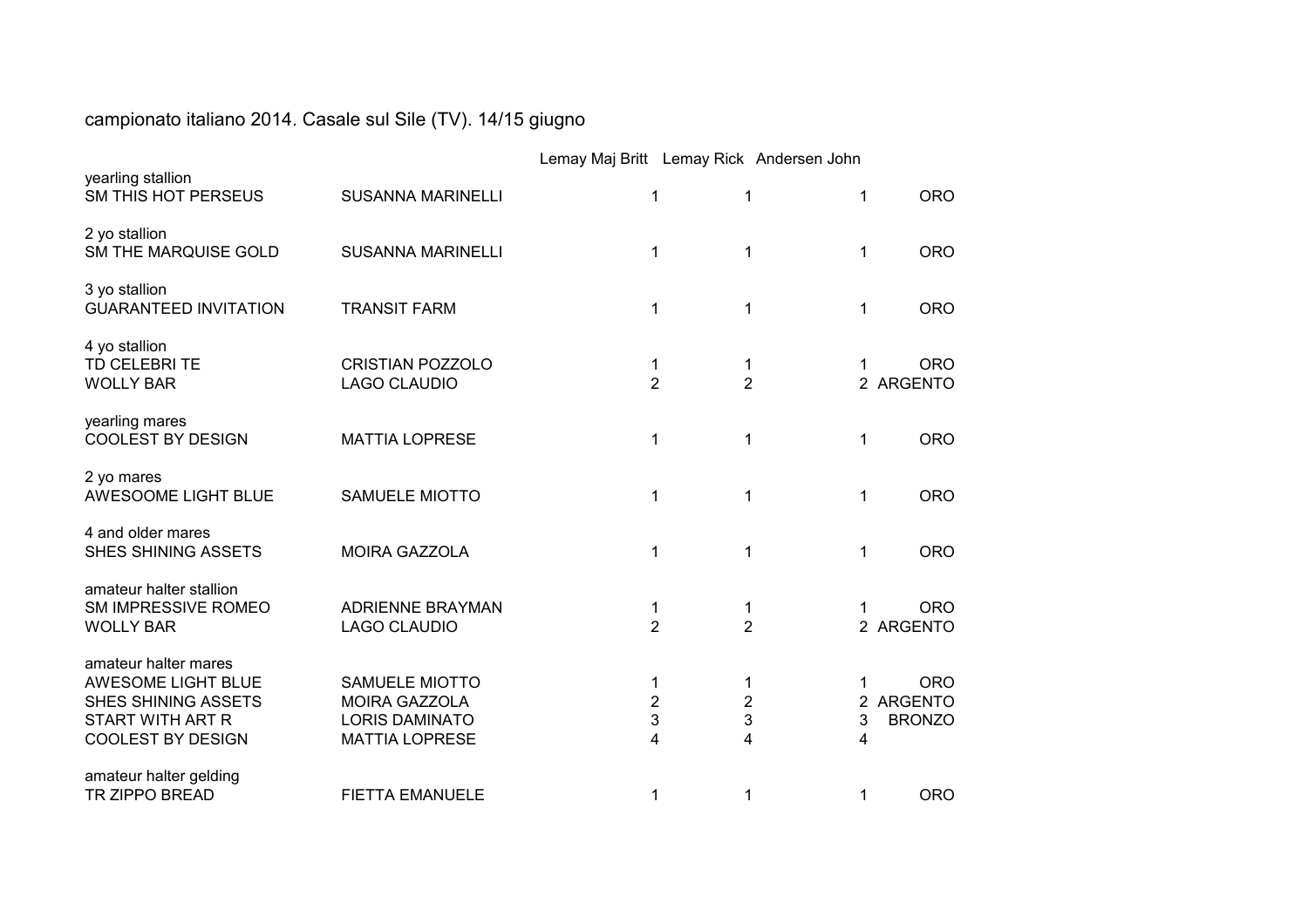| color class<br>START WITH ART R                                                                                                                                      | <b>LORIS DAMINATO</b>                                                                                                   | 1                                               | 1                                  | <b>ORO</b><br>1                                                                     |
|----------------------------------------------------------------------------------------------------------------------------------------------------------------------|-------------------------------------------------------------------------------------------------------------------------|-------------------------------------------------|------------------------------------|-------------------------------------------------------------------------------------|
| yearling & 2 yo longe line<br><b>TR ZIPPO BREAD</b><br>AWESOME LIGHT BLUE<br>SM THE MARQUISE GOLD                                                                    | <b>FIETTA EMANUELE</b><br>SAMUELE MIOTTO<br><b>SUSANNA MARINELLI</b>                                                    | 1<br>$\sqrt{2}$<br>3                            | 1<br>$\sqrt{2}$<br>3               | <b>ORO</b><br>1<br>2 ARGENTO<br>3<br><b>BRONZO</b>                                  |
| amateur yearling & 2 yo longe line<br><b>TR ZIPPO BREAD</b><br>AWESOME LIGHT BLUE                                                                                    | <b>FIETTA EMANUELE</b><br>SAMUELE MIOTTO                                                                                | 1<br>$\overline{2}$                             | 1<br>$\overline{2}$                | <b>ORO</b><br>1<br>2 ARGENTO                                                        |
| amateur showmanship<br><b>SHES SHINING ASSETS</b><br><b>START WITH ART R</b><br><b>GIMMIE A SENSATION</b>                                                            | <b>MOIRA GAZZOLA</b><br><b>LORIS DAMINATO</b><br>SIMONETTA MASTELLINI                                                   | 1<br>$\overline{2}$<br>3                        | 1<br>$\overline{2}$<br>3           | <b>ORO</b><br>1<br><b>ARGENTO</b><br>$\overline{2}$<br>3<br><b>BRONZO</b>           |
| amateur horsemanship<br><b>SHES SHINING ASSETS</b><br>VAJOLET SO FLOWER ART<br><b>GIMMIE A SENSATION</b><br><b>START WITH ART R</b>                                  | <b>MOIRA GAZZOLA</b><br>CLAUDIO ZOCCARATO<br>SIMONETTA MASTELLINI<br><b>LORIS DAMINATO</b>                              | 1<br>$\mathbf 2$<br>3<br>4                      | 1<br>2<br>3<br>4                   | <b>ORO</b><br>1<br><b>ARGENTO</b><br>$\overline{2}$<br>3<br><b>BRONZO</b><br>4      |
| open western pleasure<br><b>GIMMIE A SENSATION</b><br><b>SHES SHINING ASSETS</b><br><b>GUARANTEED INVITATION</b><br><b>COOL IMPRINT R</b><br><b>START WITH ART R</b> | SIMONETTA MASTELLINI<br><b>MOIRA GAZZOLA</b><br><b>TRANSIT FARM</b><br><b>STEFANO BRUNELLO</b><br><b>LORIS DAMINATO</b> | 1<br>$\overline{2}$<br>3<br>$\overline{4}$<br>5 | 1<br>$\overline{2}$<br>3<br>5<br>4 | <b>ORO</b><br>1<br><b>ARGENTO</b><br>3<br>$\overline{2}$<br><b>BRONZO</b><br>5<br>4 |
| amateur western pleasure<br><b>GIMMIE A SENSATION</b><br>SHES SHINING ASSETS<br><b>START WITH ART R</b><br><b>COOL IMPRINT R</b><br>VAJOLET SO FLOWER ART            | SIMONETTA MASTELLINI<br><b>MOIRA GAZZOLA</b><br><b>LORIS DAMINATO</b><br>STEFANO BRUNELLO<br>CLAUDIO ZOCCARATO          | 1<br>$\mathbf 2$<br>3<br>4<br>5                 | 1<br>2<br>3<br>4<br>5              | <b>ORO</b><br>1<br><b>ARGENTO</b><br>2<br>3<br><b>BRONZO</b><br>4<br>5              |